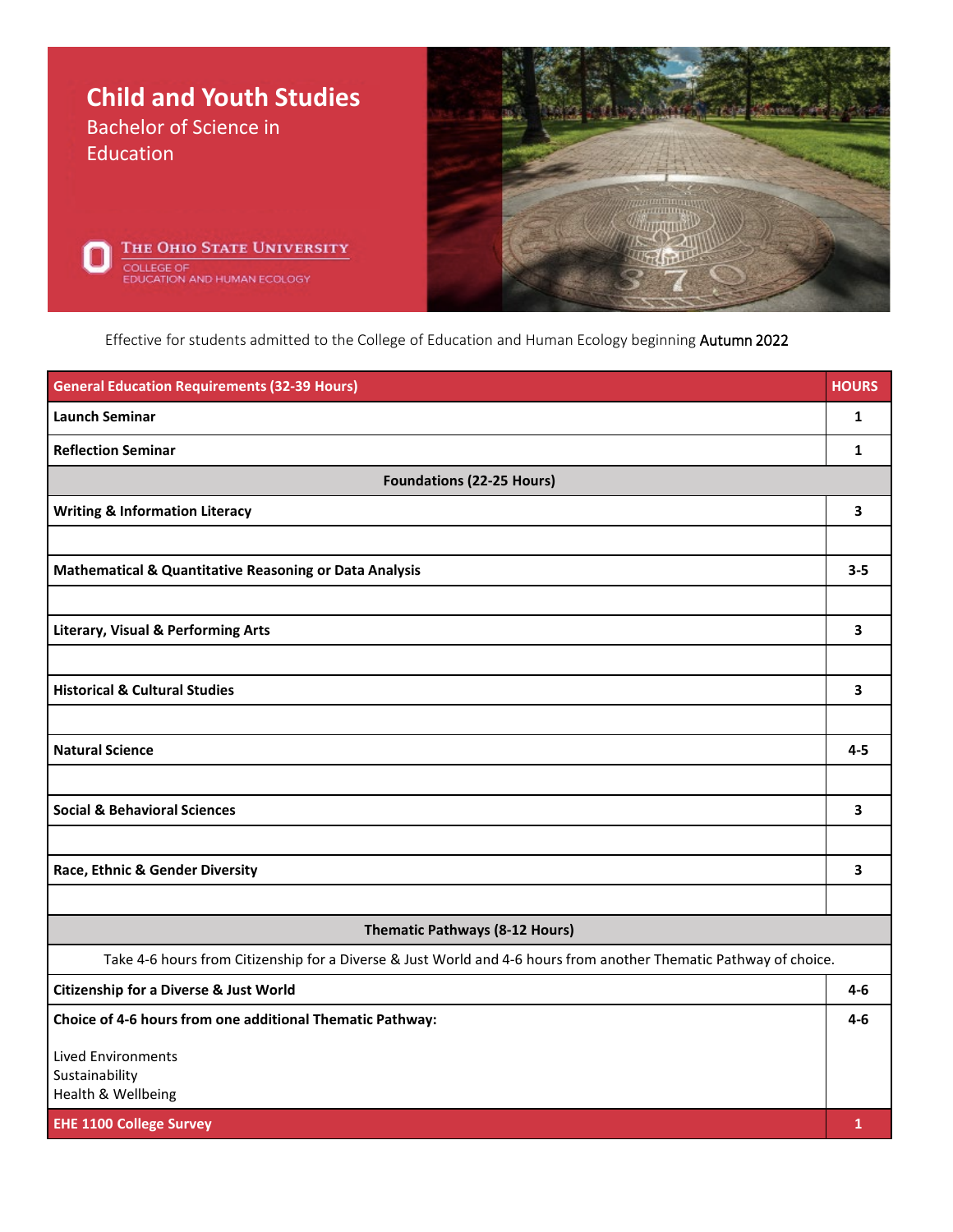## **Child & Youth Studies Page 2**

| <b>Major Requirements (37-41 Hours)</b>                                                                                                                                                            | <b>HOURS</b> |
|----------------------------------------------------------------------------------------------------------------------------------------------------------------------------------------------------|--------------|
| <b>Major Core</b>                                                                                                                                                                                  | 19           |
| EDUTL 2189 Field Experience                                                                                                                                                                        | 1            |
| EDUTL 4303 Linguistic Diversity in Education                                                                                                                                                       | 3            |
| EDUTL 5005 Equity & Diversity in Education (can overlap with GE Citizenship for a Diverse & Just World)                                                                                            | 3            |
| EDUTL 4174/5174 Family Participation in Early Childhood School Programs                                                                                                                            | 3            |
| EDUTL 5501 Inclusion, or ESSPED 2251 Introduction to the Special Education Profession, or ESSPED 5651 Introduction to<br><b>Exceptional Children</b>                                               | 3            |
| HDFS 2200 Family Development                                                                                                                                                                       | 3            |
| HDFS 2410 Child Development, or<br>EDUTL 3160 Application of Development in Learning Contexts                                                                                                      | 3            |
| <b>Major Specialization</b>                                                                                                                                                                        | 18-22        |
| Complete one Specialization from:<br>Early Childhood Development & Education<br>$\bullet$<br>Technology & Youth<br>Language & Literacy<br>Creative Pedagogies in Education<br>Individualized Study |              |
| <b>Early Childhood Development &amp; Education</b>                                                                                                                                                 | 22           |
| HDFS 3189.01 Field Work with Targeted Populations: Children                                                                                                                                        | 3            |
| EDUTL 2820 Creativity & the Arts in Early Childhood Development & Education                                                                                                                        | 3            |
| HDFS 3620 Intervention & Prevention Practices: Development & Evaluation                                                                                                                            | 3            |
| ESEPSY 2309 Psychological Perspectives on Education                                                                                                                                                | 3            |
| HDFS 3300 Promoting Early Language & Literacy in ECD&E                                                                                                                                             | 3            |
| HDFS 3310 Developing Age Appropriate Curriculum for Infants & Toddlers                                                                                                                             | 3            |
| HDFS 3450 Managing & Supporting Behavior in Social Contexts                                                                                                                                        | 3            |
| HDFS 3800 Professional Development                                                                                                                                                                 | 1            |
| <b>Technology &amp; Youth</b>                                                                                                                                                                      | 18           |
| ESEPSY 2309 Psychological Perspectives on Education                                                                                                                                                | 3            |
| ESLTECH 2211S Impact of Technology in Learning & Education                                                                                                                                         | 3            |
| ESLTECH 2250 Technology, Equity, & Informal Learning                                                                                                                                               | 3            |
| ESLTECH 3251 Technology Interventions in Urban Schools & Communities                                                                                                                               | 3            |
| ESLTECH 5280 Educational Videography, or ESLTECH 5281 Introduction to Developing Educational Web Sites                                                                                             | 3            |
| <b>ESLTECH 5194 Group Studies: Educational Technology</b>                                                                                                                                          | 3            |
| Specializations continued on Page 3                                                                                                                                                                |              |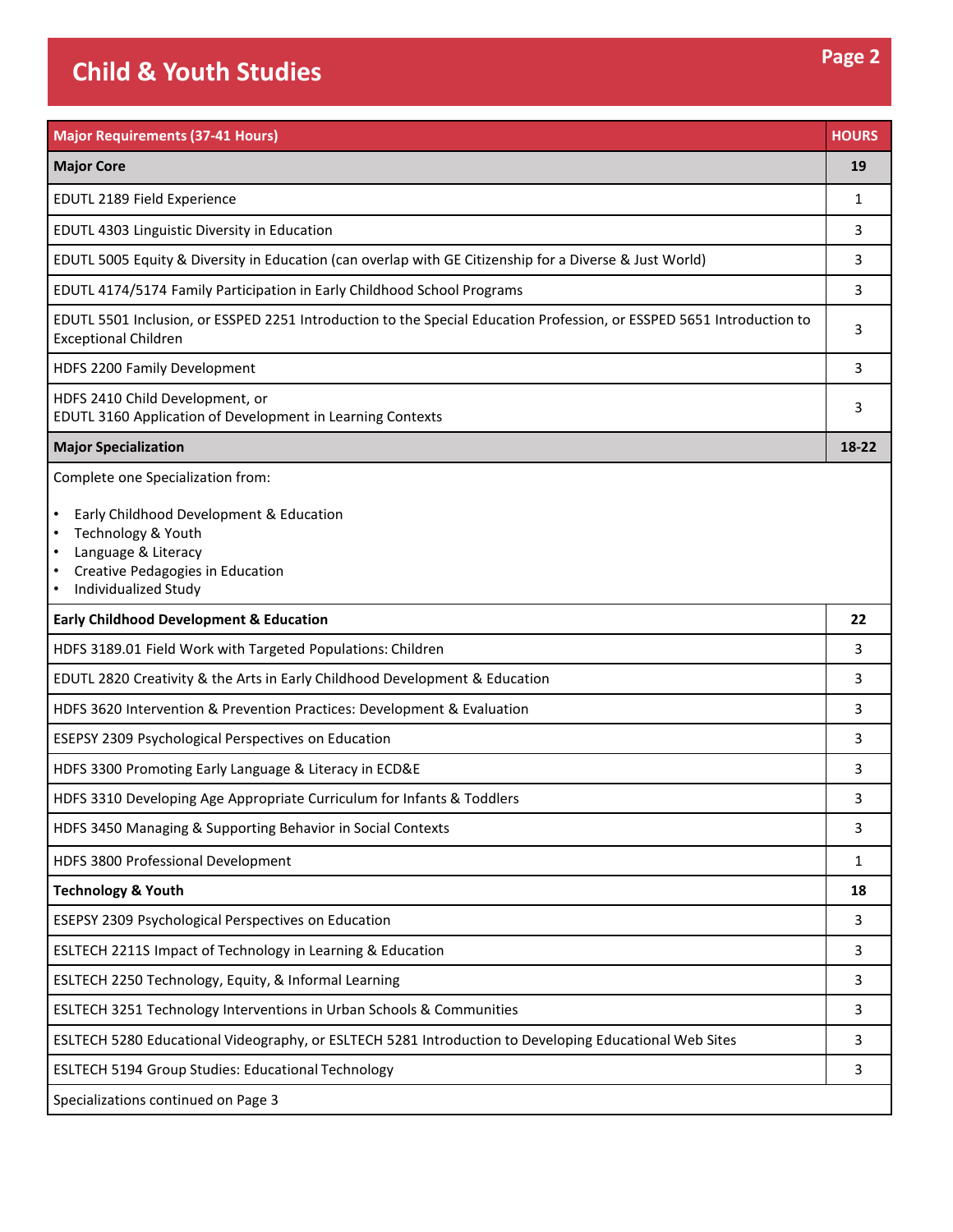## **Child & Youth Studies Page 3**

| <b>Specializations continued from Page 2</b>                                                                                                                                                                                                                                                                                                                                                                                                                                                                                                                                                                                                                                            | <b>HOURS</b> |
|-----------------------------------------------------------------------------------------------------------------------------------------------------------------------------------------------------------------------------------------------------------------------------------------------------------------------------------------------------------------------------------------------------------------------------------------------------------------------------------------------------------------------------------------------------------------------------------------------------------------------------------------------------------------------------------------|--------------|
| Language & Literacy                                                                                                                                                                                                                                                                                                                                                                                                                                                                                                                                                                                                                                                                     | 22           |
| EDUTL 3189.09 Field Experience: Child & Youth Studies                                                                                                                                                                                                                                                                                                                                                                                                                                                                                                                                                                                                                                   | 2            |
| EDUTL 5195.09 Reflective Seminar: Child & Youth Studies                                                                                                                                                                                                                                                                                                                                                                                                                                                                                                                                                                                                                                 | $1+2$        |
| EDUTL 4191 Internship                                                                                                                                                                                                                                                                                                                                                                                                                                                                                                                                                                                                                                                                   | 5            |
| Complete 4 courses (12 hours) from below. All courses are 3 hours each.                                                                                                                                                                                                                                                                                                                                                                                                                                                                                                                                                                                                                 | 12           |
| EDUTL 2368 Children's Literature<br><b>EDUTL 3356 Literature for Adolescents</b><br>EDUTL 5120 Arts-Based Integrated Learning<br>EDUTL 5220 Foundations of Middle Childhood Teaching & Learning<br>EDUTL 5225 Diverse Literature & Comprehension - Elementary-Middle Education<br>EDUTL 5226 Composing Print + Digital Multimodal Texts<br>EDUTL 5442 Teaching Reading Across the Curriculum<br>EDUTL 5453 Critical Literacy in Content Area Classrooms<br>EDUTL 5468 Foundations of Reading & Literacy<br>EDUTL 5469 Language & Word Study for All Learners<br>HDFS 2420 Adolescence & Emerging Adult Development, or ESEPSY 5401 Adolescent Learning & Development in School Contexts |              |
| <b>Creative Pedagogies in Education</b>                                                                                                                                                                                                                                                                                                                                                                                                                                                                                                                                                                                                                                                 | 22           |
| EDUTL 3189.09 Field Experience: Child & Youth Studies                                                                                                                                                                                                                                                                                                                                                                                                                                                                                                                                                                                                                                   | 2            |
| EDUTL 5195.09 Reflective Seminar: Child & Youth Studies                                                                                                                                                                                                                                                                                                                                                                                                                                                                                                                                                                                                                                 | $1+2$        |
| EDUTL 4191 Internship                                                                                                                                                                                                                                                                                                                                                                                                                                                                                                                                                                                                                                                                   | 5            |
| EDUTL 5123 Early Childhood Pedagogy, or EDUTL 5220 Foundations of Middle Childhood Teaching & Learning                                                                                                                                                                                                                                                                                                                                                                                                                                                                                                                                                                                  | 3            |
| EDUTL 2100 Dramatic & Arts-Based Teaching & Learning                                                                                                                                                                                                                                                                                                                                                                                                                                                                                                                                                                                                                                    | 3            |
| Complete 2 courses (6 hours) from below. All courses are 3 credit hours each.                                                                                                                                                                                                                                                                                                                                                                                                                                                                                                                                                                                                           | 6            |
| EDUTL 5125 Redefining Roles: Investigating Reggio-inspired Practice<br>EDUTL 3005 Urban Teaching & Learning<br>EDUTL 5101 Teaching & Learning with Drama: Introduction<br>EDUTL 5120 Arts-Based Integrated Learning<br>EDUTL 5226 Composing Print + Digital Multimodal Texts<br>HDFS 2420 Adolescence & Emerging Adult Development, or ESEPSY 5401 Adolescent Learning & Development in School Contexts                                                                                                                                                                                                                                                                                 |              |
| <b>Individualized Study</b>                                                                                                                                                                                                                                                                                                                                                                                                                                                                                                                                                                                                                                                             | 22           |
| EDUTL 3189.09 Field Experience: Child & Youth Studies                                                                                                                                                                                                                                                                                                                                                                                                                                                                                                                                                                                                                                   | 2            |
| EDUTL 5195.09 Reflective Seminar: Child & Youth Studies                                                                                                                                                                                                                                                                                                                                                                                                                                                                                                                                                                                                                                 | $1+2$        |
| EDUTL 4191 Internship                                                                                                                                                                                                                                                                                                                                                                                                                                                                                                                                                                                                                                                                   | 5            |
| Students must work with and have approval from academic advisor and faculty to create a plan that meets their career<br>goals, consisting of courses at the 2000-level or above.                                                                                                                                                                                                                                                                                                                                                                                                                                                                                                        | 12           |
| <b>Total Hours: 69-81</b><br>Free Electives to reach 120 Hours: 39-51                                                                                                                                                                                                                                                                                                                                                                                                                                                                                                                                                                                                                   |              |

Minimum of 120 credit hours required for degree completion. Total Hours range is based on requirement course choices and/or the number of credits that overlap between requirement areas. Students are encouraged to overlap as many credits as possible.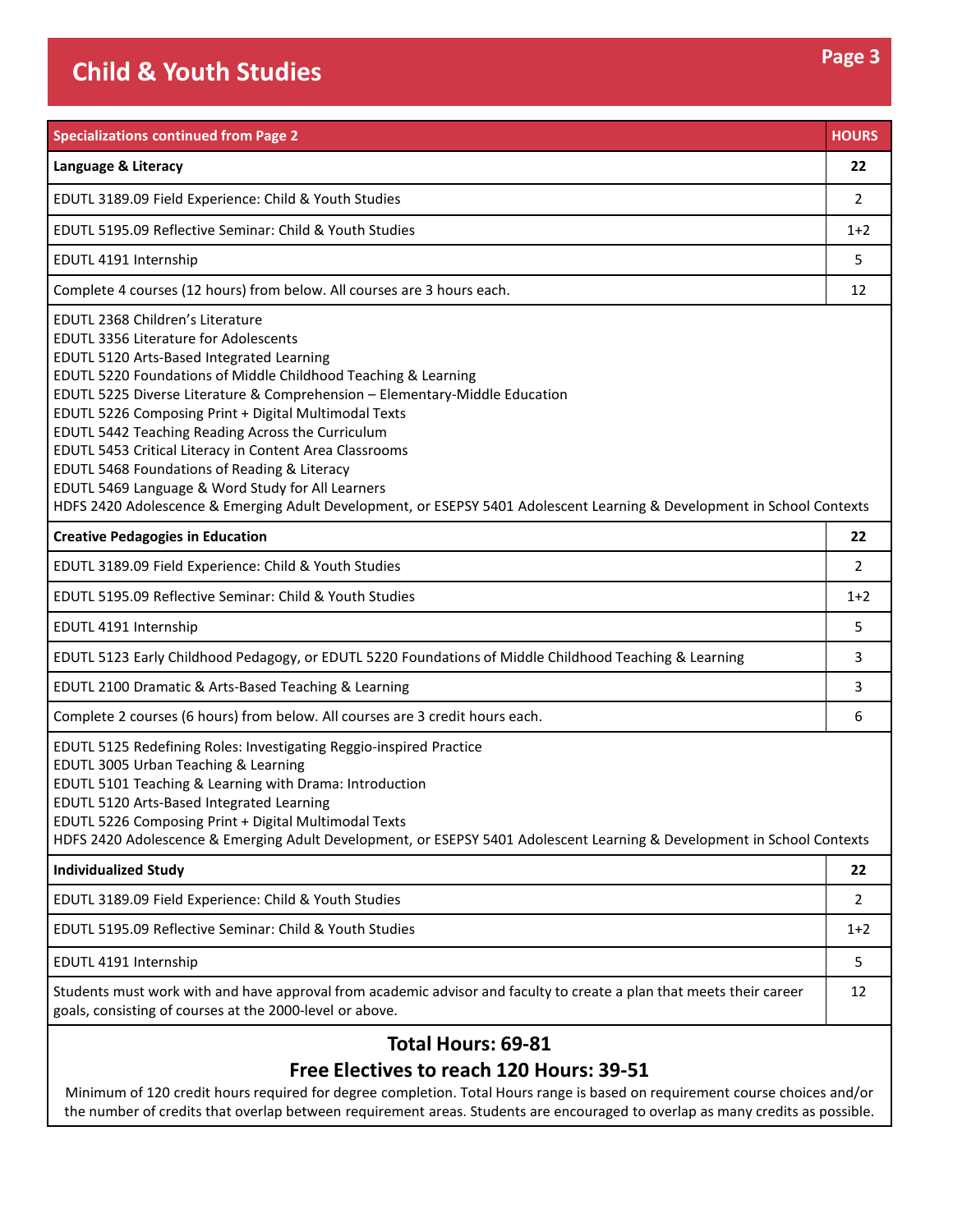Page 4 **Child and Youth Studies Completion Program** Bachelor of Science in Education

THE OHIO STATE UNIVERSITY COLLEGE OF **JCATION AND HUMAN ECOLOGY** 



Effective for students admitted to the College of Education and Human Ecology beginning Autumn 2022

| <b>General Education Requirements (32-39 Hours)</b>                                                               | <b>HOURS</b> |
|-------------------------------------------------------------------------------------------------------------------|--------------|
| <b>Launch Seminar</b>                                                                                             | 1            |
| <b>Reflection Seminar</b>                                                                                         | 1            |
| <b>Foundations (22-25 Hours)</b>                                                                                  |              |
| <b>Writing &amp; Information Literacy</b>                                                                         | 3            |
|                                                                                                                   |              |
| Mathematical & Quantitative Reasoning or Data Analysis                                                            | $3 - 5$      |
|                                                                                                                   |              |
| <b>Literary, Visual &amp; Performing Arts</b>                                                                     | 3            |
|                                                                                                                   |              |
| <b>Historical &amp; Cultural Studies</b>                                                                          | 3            |
|                                                                                                                   |              |
| <b>Natural Science</b>                                                                                            | $4 - 5$      |
|                                                                                                                   |              |
| <b>Social &amp; Behavioral Sciences</b>                                                                           | 3            |
|                                                                                                                   |              |
| Race, Ethnic & Gender Diversity                                                                                   | 3            |
|                                                                                                                   |              |
| <b>Thematic Pathways (8-12 Hours)</b>                                                                             |              |
| Take 4-6 hours from Citizenship for a Diverse & Just World and 4-6 hours from another Thematic Pathway of choice. |              |
| <b>Citizenship for a Diverse &amp; Just World</b>                                                                 | $4-6$        |
| Choice of 4-6 hours from one additional Thematic Pathway:                                                         | $4-6$        |
| <b>Lived Environments</b>                                                                                         |              |
| Sustainability<br>Health & Wellbeing                                                                              |              |
| <b>EHE 1100 College Survey</b>                                                                                    | $\mathbf{1}$ |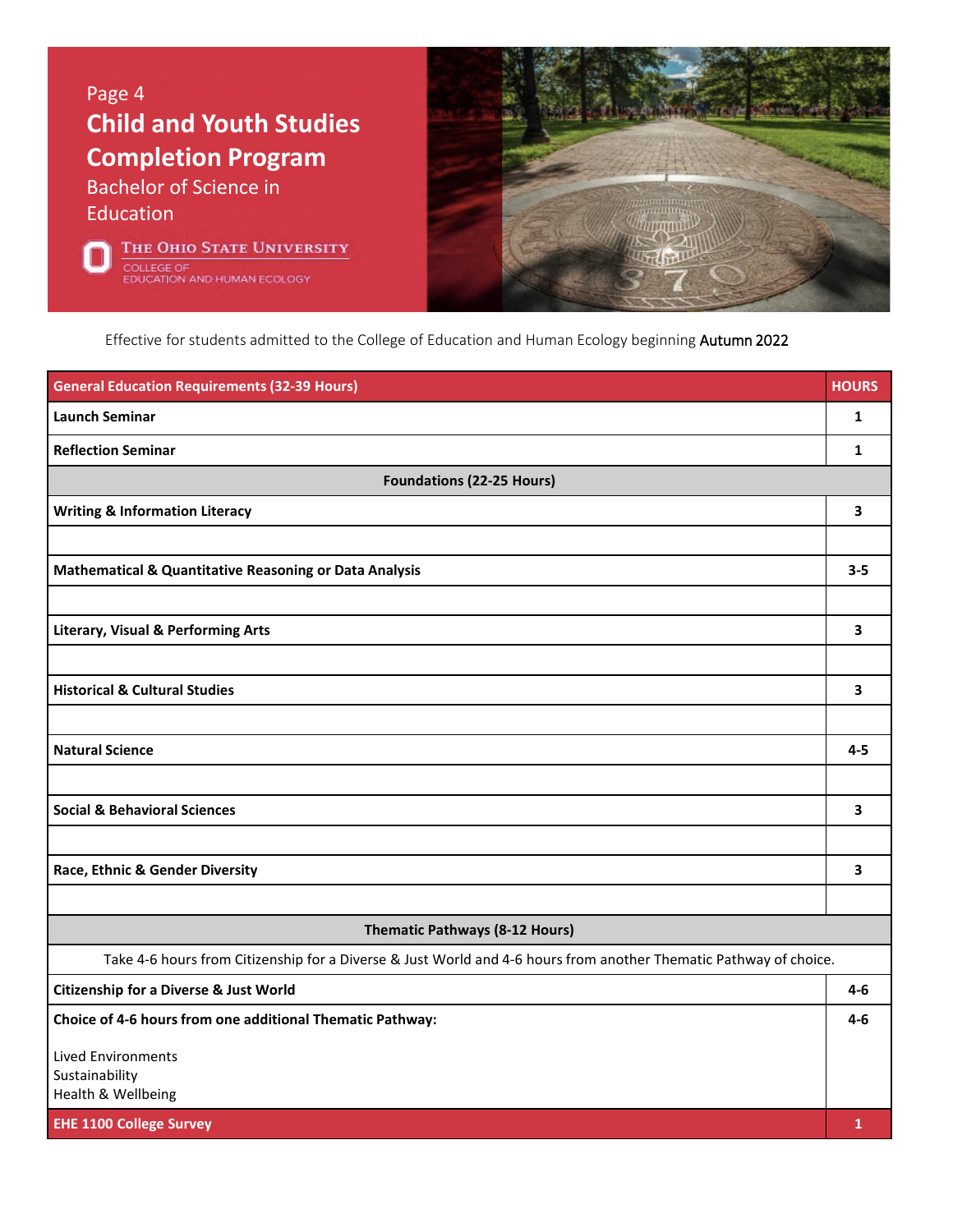| <b>Major Requirements (21-34)</b>                                                                                                                                                                                                                                                                                                                                                                                                                                                                                                                                                                                                                                                                                        | <b>HOURS</b> |
|--------------------------------------------------------------------------------------------------------------------------------------------------------------------------------------------------------------------------------------------------------------------------------------------------------------------------------------------------------------------------------------------------------------------------------------------------------------------------------------------------------------------------------------------------------------------------------------------------------------------------------------------------------------------------------------------------------------------------|--------------|
| Complete either Option A or Option B requirements based on Admissions criteria                                                                                                                                                                                                                                                                                                                                                                                                                                                                                                                                                                                                                                           |              |
| <b>Option A</b><br>Admissions Criteria: Applied Associate Degree from an accredited institution in a field related to early childhood<br>education.                                                                                                                                                                                                                                                                                                                                                                                                                                                                                                                                                                      | 34           |
| <b>Option A Required Courses</b>                                                                                                                                                                                                                                                                                                                                                                                                                                                                                                                                                                                                                                                                                         | 12           |
| EDUTL 4303 Linguistic Diversity in Education                                                                                                                                                                                                                                                                                                                                                                                                                                                                                                                                                                                                                                                                             | 3            |
| EDUTL 5005 Equity & Diversity in Education (can overlap with GE Citizenship for a Diverse & Just World)                                                                                                                                                                                                                                                                                                                                                                                                                                                                                                                                                                                                                  | 3            |
| EDUTL 4174 Family Participation in Early Childhood School Programs                                                                                                                                                                                                                                                                                                                                                                                                                                                                                                                                                                                                                                                       | 3            |
| EDUTL 5501 Inclusion                                                                                                                                                                                                                                                                                                                                                                                                                                                                                                                                                                                                                                                                                                     | 3            |
| Option A Specialization Complete one of the specializations below:                                                                                                                                                                                                                                                                                                                                                                                                                                                                                                                                                                                                                                                       | 22           |
| Language and Literacy Specialization                                                                                                                                                                                                                                                                                                                                                                                                                                                                                                                                                                                                                                                                                     | 22           |
| EDUTL 3189.09 Field Experience: Child & Youth Studies                                                                                                                                                                                                                                                                                                                                                                                                                                                                                                                                                                                                                                                                    | 2            |
| EDUTL 5195.09 Reflective Seminar: Child & Youth Studies                                                                                                                                                                                                                                                                                                                                                                                                                                                                                                                                                                                                                                                                  | $1+2$        |
| EDUTL 4191 Internship                                                                                                                                                                                                                                                                                                                                                                                                                                                                                                                                                                                                                                                                                                    | 5            |
| Complete 4 courses (12 hours) from below. All courses are 3 hours each.                                                                                                                                                                                                                                                                                                                                                                                                                                                                                                                                                                                                                                                  | 12           |
| <b>EDUTL 3356 Literature for Adolescents</b><br>EDUTL 5120 Arts-Based Integrated Learning<br>EDUTL 5220 Foundations of Middle Childhood Teaching & Learning<br>EDUTL 5225 Diverse Literature & Comprehension - Elementary-Middle Education<br>EDUTL 5226 Composing Print + Digital Multimodal Texts<br>EDUTL 5339 Evaluation & Instructional Decision-Making in Literacy<br>EDUTL 5442 Teaching Reading Across the Curriculum<br>EDUTL 5453 Critical Literacy in Content Area Classrooms<br>EDUTL 5468 Foundations of Reading & Literacy<br>EDUTL 5469 Language & Word Study for All Learners<br>HDFS 2420 Adolescence & Emerging Adult Development, or ESEPSY 5401 Adolescent Learning & Development in School Contexts |              |
| <b>Creative Pedagogies in Education Specialization</b>                                                                                                                                                                                                                                                                                                                                                                                                                                                                                                                                                                                                                                                                   | 22           |
| EDUTL 3189.09 Field Experience: Child & Youth Studies                                                                                                                                                                                                                                                                                                                                                                                                                                                                                                                                                                                                                                                                    | 2            |
| EDUTL 5195.09 Reflective Seminar: Child & Youth Studies                                                                                                                                                                                                                                                                                                                                                                                                                                                                                                                                                                                                                                                                  | $1+2$        |
| EDUTL 4191 Internship                                                                                                                                                                                                                                                                                                                                                                                                                                                                                                                                                                                                                                                                                                    | 5            |
| EDUTL 5123 Early Childhood Pedagogy, or EDUTL 5220 Foundations of Middle Childhood Teaching & Learning                                                                                                                                                                                                                                                                                                                                                                                                                                                                                                                                                                                                                   | 3            |
| EDUTL 2100 Dramatic & Arts-Based Teaching & Learning                                                                                                                                                                                                                                                                                                                                                                                                                                                                                                                                                                                                                                                                     | 3            |
| Complete 2 courses (6 hours) from below. All courses are 3 hours each.                                                                                                                                                                                                                                                                                                                                                                                                                                                                                                                                                                                                                                                   | 6            |
| EDUTL 5125 Redefining Roles: Investigating Reggio-inspired Practice<br>EDUTL 3005 Urban Teaching & Learning<br>EDUTL 5101 Teaching & Learning with Drama: Introduction<br>EDUTL 5120 Arts-Based Integrated Learning<br>EDUTL 5226 Composing Print + Digital Multimodal Texts<br>HDFS 2420 Adolescence & Emerging Adult Development, or ESEPSY 5401 Adolescent Learning & Development in School Contexts                                                                                                                                                                                                                                                                                                                  |              |

Major Requirements continued on Page 6